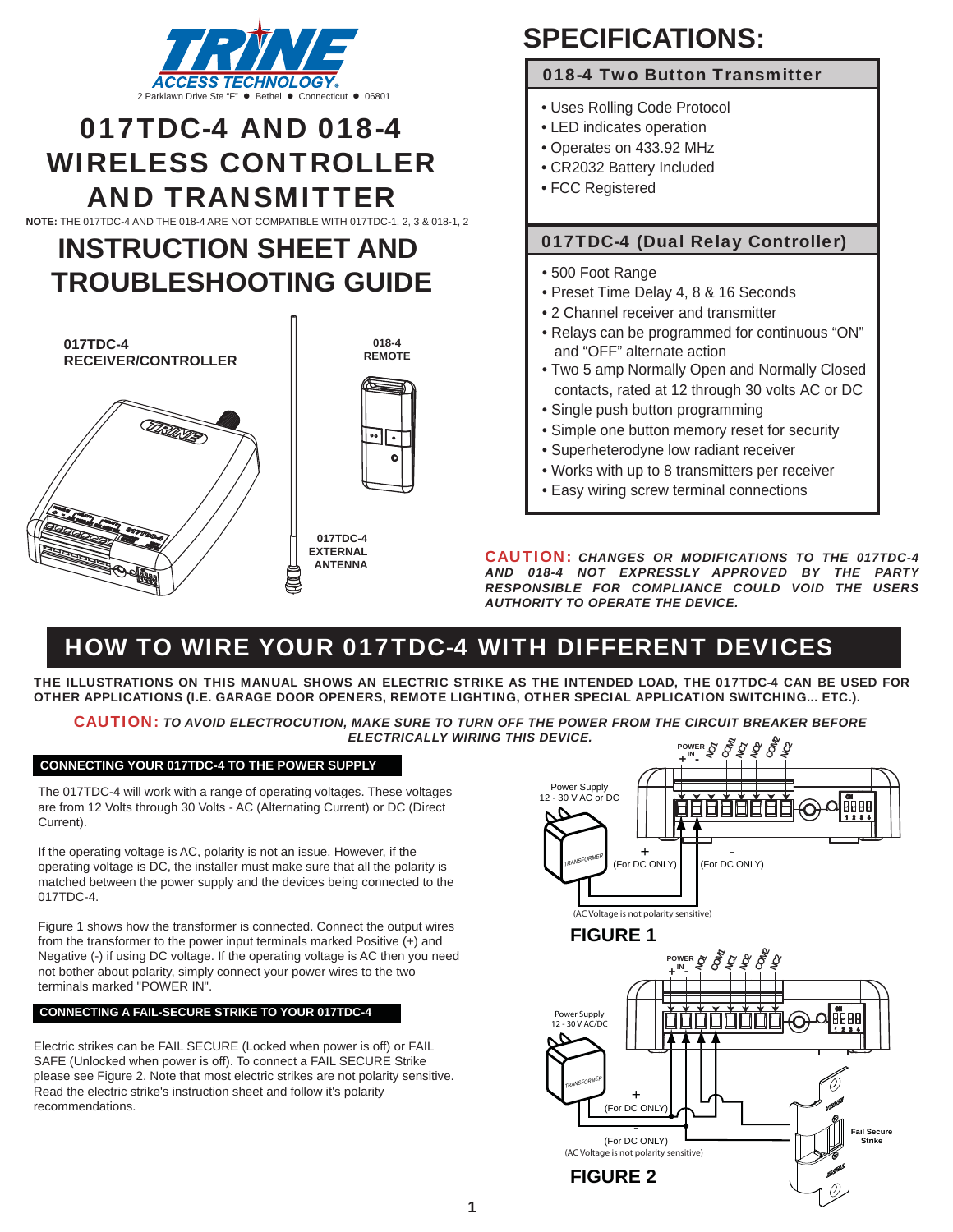#### **CONNECTING A FAIL-SECURE STRIKE AND A SWITCH TO YOUR 017TDC-4**

To connect a push button to mechanically operate the FAIL-SECURE Strike, connect one side of the Normally Open Switch to the positive side of the power supply and to one terminal wire of the electric strike or load as shown on Figure 3.

This application is not limited to electric strikes only. Any device that needs to be remotely switched can be substituted as a load. As long as it operates within the electrical limits of the relay and the electronics of the receiver.

**NOTE:** If external push button switches were used, the time delay function of the receiver is overridden when using the push buttons so the load will stay "ON" only for the duration that the switches are pressed.



**POWER IN**

### **CONNECTING TWO FAIL-SECURE STRIKES AND SWITCHES TO YOUR 017TDC-4**

017TDC-4 has two relay outputs that corresponds to the remote's two buttons. You can connect two fail-secure electric strikes as shown below in Figure 4. Optionally, you can add two switches to manually override the wireless receiver.

This application is not limited to electric strikes only. Any device that needs to be remotely switched can be substituted as a load. As long as it operates within the electrical limits of the relay and the electronics of the receiver.

**NOTE:** If external push button switches were used, the time delay function of the receiver is overridden when using the push buttons so the load will stay "ON" only for the duration that the switches are pressed.



**FIGURE 4**

## **CONNECTING A FAIL-SAFE STRIKE TO YOUR 017TDC-4**

To connect a FAIL-SAFE strike to the 017TDC-4 please see Figure 5.

Note that AC application requires no polarity matching, however, for DC applications such as the fail-safe electric strike, the polarity assignments on the terminal and electric strike must be observed.

This application is not limited to electric strikes only. Any device that needs to be remotely switched can be substituted as a load. As long as it operates within the electrical limits of the relay and the electronics of the receiver.



#### **CONNECTING A FAIL-SAFE STRIKE AND A SWITCH TO YOUR 017TDC-4**

To connect a push button to mechanically operate a FAIL SAFE strike, connect one side of a Normally CLOSED Switch in series with the strike as shown on the electrical schematic as shown on Figure 6.

This application is not limited to electric strikes only. Any device that needs to be remotely switched can be substituted as a load. As long as it operates within the electrical limits of the relay and the electronics of the receiver.

**NOTE:** If external push button switches were used, the time delay function of the receiver is overridden when using the push buttons so the load will stay "ON" only for the duration that the switches are pressed.

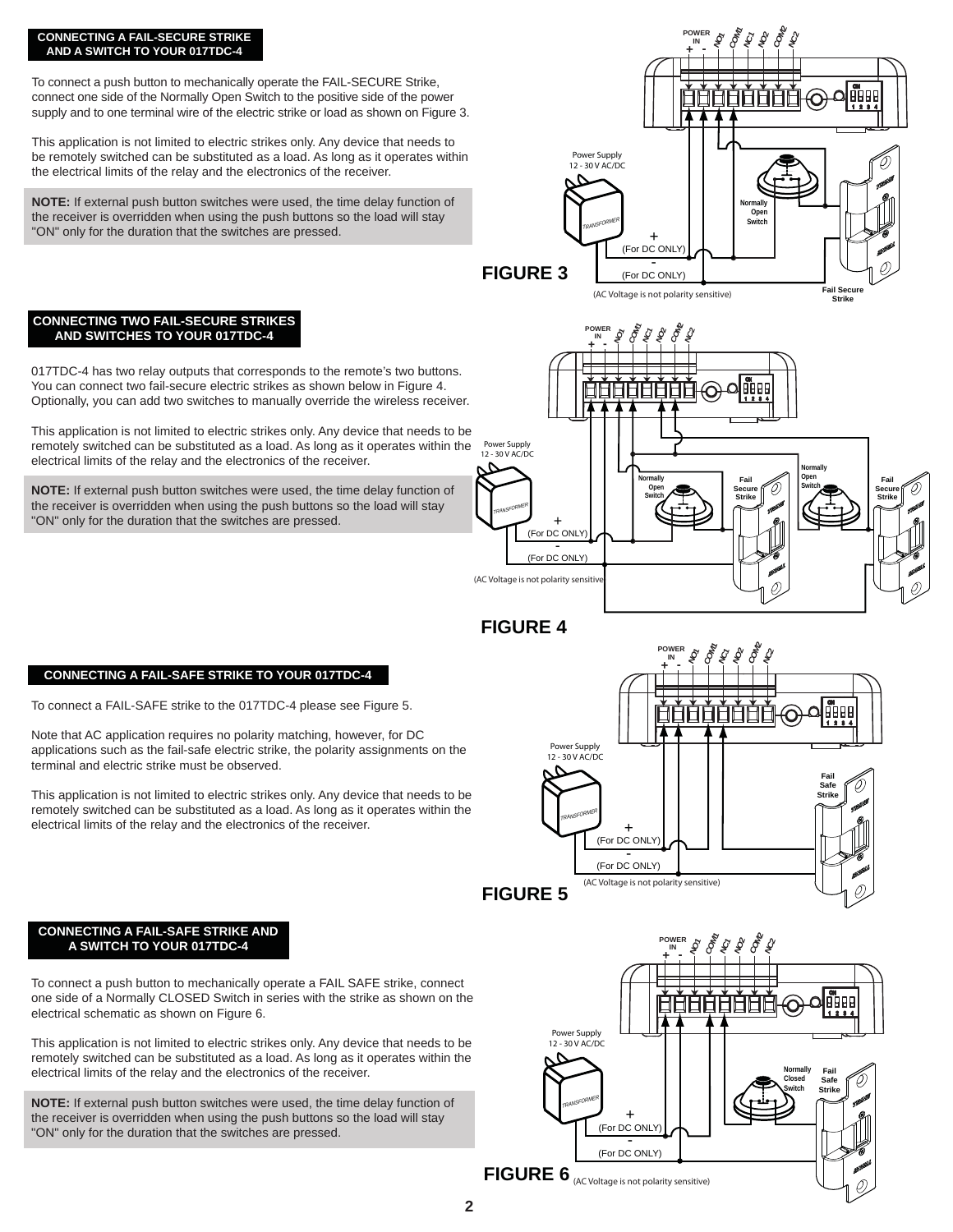## **CONNECTING TWO FAIL-SAFE STRIKES AND SWITCHES TO YOUR 017TDC-4**

Optionally, you can connect two fail-safe strikes on the 017TDC-4 that can have two switches to manually override the wireless receiver. Refer to the schematic shown in Figure 7.

This application is not limited to electric strikes only. Any device that needs to be remotely switched can be substituted as a load. As long as it operates within the electrical limits of the relay and the electronics of the receiver.

**NOTE:** If external push button switches were used, the time delay function of the receiver is overridden when using the push buttons so the load will stay "ON" only for the duration that the switches are pressed.



## SETTINGS: PAIRING THE REMOTE, TIME DELAYS AND SWITCHING MODE

### **HOW TO PAIR REMOTE TO CONTROLLER**:

You need to pair the 018-4 remote to the 017TDC-4 receiver/controller for your system to work. The 017TDC-4 receiver can work with up to eight (8) transmitters.

To pair the remote with the receiver/controller follow the steps below:

1. Press the PRG button on the 017TDC-4 (see picture below for the location of the PRG switch) the LED light next to the PRG button will turn ON indicating that it is ready to pair.

2. Push any of the two 018-4 buttons to start pairing and the 017TDC-4 LED will blink to indicate that the pairing is successful.

3. For additional remotes, do the same procedure for 1 & 2 above using the new remotes you want to pair. The 017TDC-4 will remember the previous remotes paired up to a maximum of 8 remotes.

 **NOTE:** To reset the 017TDC-4 back to factory setting and erase all the paired remotes from it's memory, press and hold down the PRG button for 10 seconds and release it. The LED will blink to indicate that the procedure is complete. **TURN THE POWER OFF AND BACK ON TO FINISH ERASING THE MEMORY.** 

### TIME DELAY AND MODE SELECTION:



#### **MODE SELECTOR** ON **PPP** ΩR  $2 \quad 3 \quad 4$

**BUTTON 1 BUTTON 2**

The mode selector switch settings determines the time the relay is ON and the action of how the relay will switch. Before setting the mode selector switch, you **MUST TURN OFF THE POWER TO THE 017TDC-4**. The mode selector, switches 1 and 2 works with button #1 of the remote and switches 3 and 4 works with button #2.

ON

 $\overline{\mathbf{3}}$ 



1





 **4 SEC "ON" BUTTON 2**



**BUTTON 2**

¥b



**8 SEC "ON" 16 SEC "ON"**

H  $1\quad2$ Relay will stay ON for **BUTTON 1** 16 seconds **16 SEC "ON"** at this setting. H

**BUTTON 2 BUTTON 2**

Relay will turn ON when the button is pressed and turn OFF when the button is pressed again.

#### BATTERY SPECIFICATION AND ORIENTATION:



**BUTTON 1 PUSH "ON" PUSH "OFF"**

68

 $\overline{\mathbf{3}}$ 

ON

H

 $\overline{2}$ 

**PUSH "ON" PUSH "OFF"**